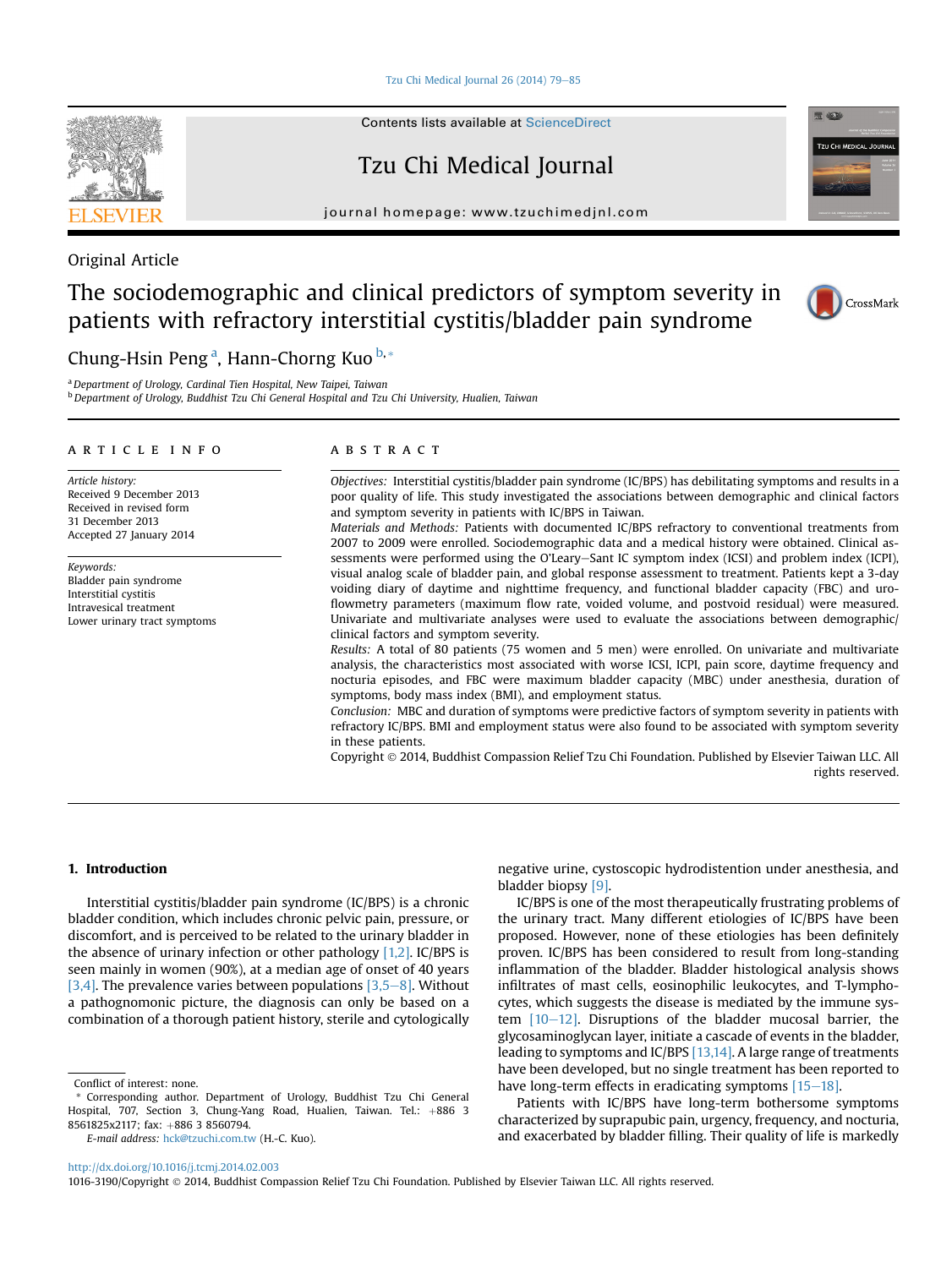compromised. Researchers have documented the comorbidities, risk factors, and impact on quality of life including physical, mental, sexual, and social function  $[19-25]$  $[19-25]$  $[19-25]$ . Few studies have focused on demographic and clinical characteristics that increase symptom severity. Obesity, depression, a low education level, postmenopausal status, being unemployed, being unmarried, and never having been pregnant were associated with worse symptom severity [\[26,27\]](#page-6-0). Volumes at first sensation and at maximal cystometric capacity in urodynamic studies were inversely associated with symptom severity in IC  $[19,28]$ . Cystoscopic findings such as glomerulations, ulceration, and bladder capacity were significantly correlated with symptoms such as pain and nocturia [\[22,29\].](#page-6-0) Histological analysis showed the detrusor mast cell count and intrafascicular fibrosis had statistically significant prognostic value for treatment intensity [\[30\].](#page-6-0) We found no study that demonstrated the factors associated with IC/BPS in the Taiwanese population.

Symptom severity is strongly related to quality of life. The treatment of IC/BPS is meant to alleviate symptoms. Identifying factors associated with increased symptom severity may provide an insight into the etiology and add potential benefits in the management of difficult cases. To investigate the association between demographic/clinical characteristics and symptom severity in patients with IC/BPS and to determine the predictors of symptom severity, we carried out a retrospective study in patients with refractory IC/BPS in Taiwan.

### 2. Materials and methods

Patients who were diagnosed as IC/BPS refractory to conventional treatment at Hualien and Taipei Buddhist Tzu Chi General Hospitals from 2007 to 2009 were enrolled in this retrospective study. All patients were over 18 years old and had symptoms characteristic of IC/BPS. They had been previously treated conservatively with pentosan polysulfate and/or intravesical heparin instillation for at least 6 months without clinical improvement [\[31\].](#page-6-0) Urodynamic study with a 0.4 M potassium chloride (KCl) test was performed routinely at baseline. All descriptions and terminology in this report were in accordance with recommendations of the International Continence Society [\[1\]](#page-5-0). The patients received cystoscopic hydrodistention under general anesthesia at an intravesical pressure of 80 cm water and were proven to have characteristic glomerulations. The grade of glomerulations was classified as 0 to 4, indicating none, mild, moderate, or severe glomerulations and patients were also evaluated for the presence of Hunner's lesion [\[32,33\]](#page-6-0). The maximal bladder capacity (MBC) was recorded. Patients with a cystometric bladder capacity of more than 350 mL, without a positive KCl test, or with a glomerulation grade of less than 2 were not included in this study. Patients with a urinary tract infection, stress urinary incontinence, chronic urinary retention, pelvic organ prolapse, or neurogenic voiding dysfunction were also excluded.

Sociodemographic data including age, sex, body mass index (BMI), employment status, lifestyle factors such as smoking or consumption of alcohol, and a medical/reproductive history were obtained. The history considered comorbidities such as hypertension, myocardial infarction, irritable bowel syndrome, urinary incontinence, erectile dysfunction, arthritis, fibromyalgia, migraine headaches, diabetes, sinusitis, allergies, asthma, endometriosis, hysterectomy, and nonurogenital cancer.

Our patients were treated with intravesical hyaluronic acid (HA) instillations 40 mg in 50 mL solution (Cystistat) weekly for 4 weeks followed by monthly instillation for 5 months  $[34-37]$  $[34-37]$ , or intravesical botulinum toxin A (Botox) 100 U injections as previously described  $[38-42]$  $[38-42]$ . Patients were informed of the possible complications associated with intravesical HA instillation, such as urinary tract infection. Written informed consent was obtained from every patient prior to participating in the present study.

Clinical assessments performed at baseline, 1 month, and 6 months after treatment start included IC/BPS symptoms, a 3-day voiding diary, and uroflowmetry. The IC/BPS symptoms were assessed using the O'Leary-Sant IC index, which is composed of two subscales that measure the frequency of IC/BPS symptoms (IC symptom index, ICSI; range  $0-20$ ) and the degree of bother associated with symptoms (IC problem index, ICPI; range  $0-16$ ) [\[43,44\].](#page-6-0) Bladder pain was assessed by a visual analog scale (VAS), ranging from 0 (no pain) to 10 (severe pain). The patients kept a 3-day voiding diary to record the functional bladder capacity (FBC), number of urinary daytime voidings, and nocturia episodes. Uroflowmetry and the postvoid residual volume measurement were also carried out at each time point. A self-assessed global response assessment (GRA) was used to rate bladder symptoms compared with baseline on a seven-point centered scale.

Continuous variables were expressed as mean  $\pm$  standard deviation (SD), and categorical data were expressed as number and percentages. Statistical comparisons between the subgroups were tested using the Chi-square test for categorical variables, and the independent  $t$  test for continuous variables. The paired  $t$  test was used to evaluate significant differences in the variables at baseline and after treatment. All statistical assessments were two-sided and considered significant at  $p < 0.05$ .

Because the outcomes of interest indicative of symptom severity of IC/BPS were in a repeated measurement manner, we used the generalized estimating equations (GEE) model to assess the association between them and demographics and clinical factors. The dependent variables including the ICSI, ICPI, pain score, frequency and nocturia episodes, and FBC measured at three time points were considered the repeated effect. The independent variables were demographics and clinical factors and were considered the fixed effect. The correlation structure was unstructured after fitness testing. Univariate and multivariate analyses were performed. Based on distribution of case volume, we stratified age, BMI, MBC, symptom duration, and number of children into tertiles. The estimate was exponentiated in the form of  $\beta$ . Covariates that retained  $p < 0.15$  on univariate analysis or had a trend toward a worse outcome were entered into the multivariate regression models. There were similarities between our dependent variables (ICSI, ICPI, pain score, frequency, nocturia episodes, and FBC). There might have been collinearity between these variables. Therefore, an individual regression model was applied for each dependent variable. All statistical tests were two-sided and used a significance level of 5%. All statistical tests were performed using SAS for Windows, version 9.1 (SAS Institute Inc., Cary, NC, USA).

#### 3. Results

A total of 80 patients including 75 women and 5 men were enrolled in this study. Their demographic characteristics and baseline data, such as symptom duration, daytime frequency and nocturia episodes, FBC, MBC, ICSI, ICPI, and VAS pain scores, are shown in [Table 1.](#page-2-0) Fifty six patients received intravesical HA instillation and 24 patients received intravesical Botox injections. There were no significant differences in the demographic characteristics between the two treatment groups. All patients hadmoderate to severe glomerulations in cystoscopic hydrodistention, but none had a Hunner's ulcer.

#### 3.1. Univariate analysis

On univariate analysis fitted by a GEE model, we found that the independent variables associated with outcome parameters indicative of symptom severity were MBC, duration of symptoms, BMI,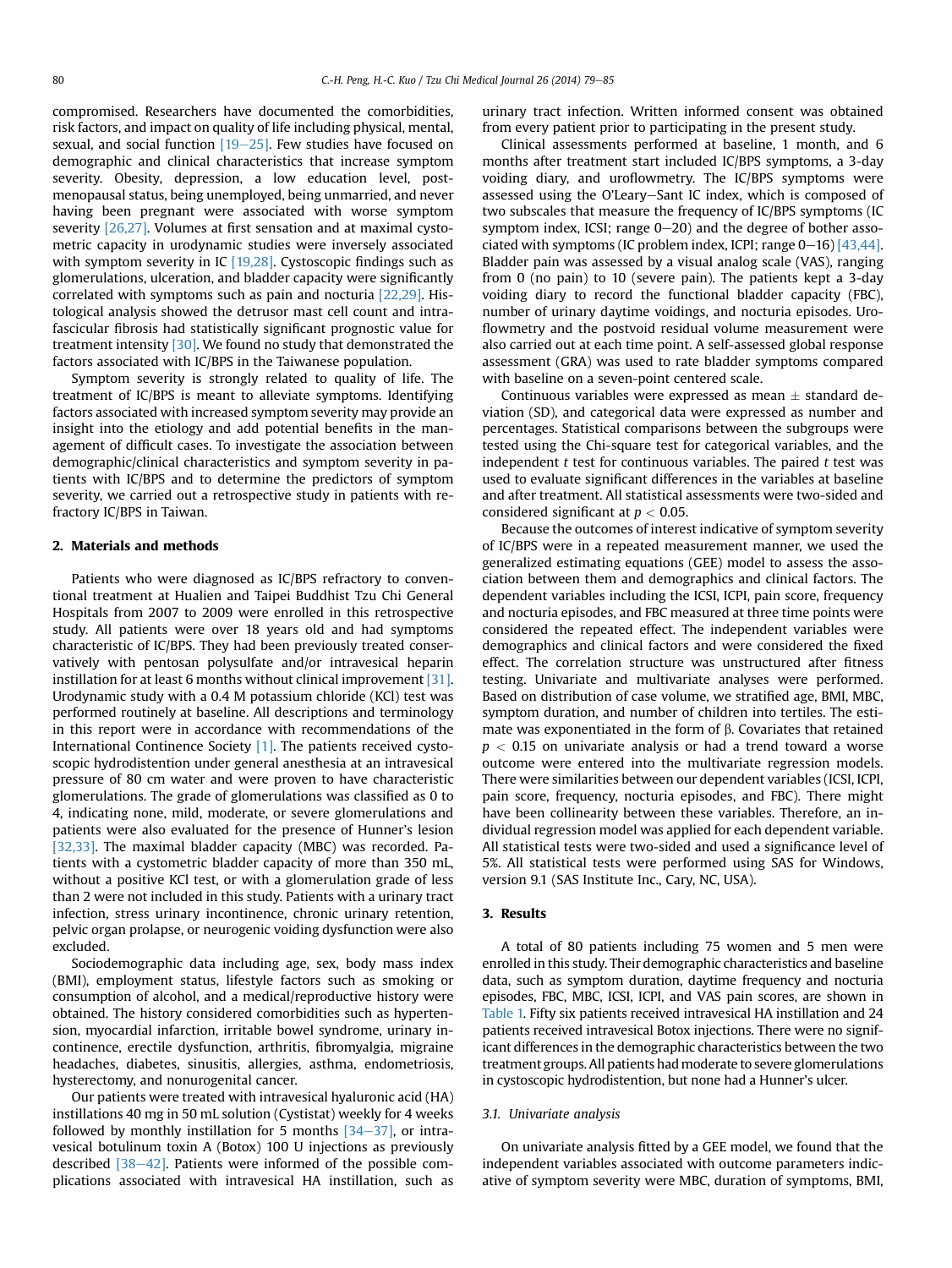<span id="page-2-0"></span>Table 1 Demographic and baseline characteristics of the study participants.

|                                    | Total           | HA group         | Botox group      | p     |
|------------------------------------|-----------------|------------------|------------------|-------|
| Patient number                     | 80              | 56               | 24               |       |
| Age $(y)$                          | $49.5 \pm 13.0$ | $48.6 + 13.8$    | $51.6 + 11.0$    | 0.35  |
| Female sex                         | 75 (93.8)       | 52 (92.9)        | 23 (95.8)        | 0.61  |
| BMI $\frac{\text{kg}}{\text{m}^2}$ | $23.4 \pm 3.99$ | $23.81 + 4.31$   | $22.38 + 2.95$   | 0.09  |
| Comorbidity <sup>a</sup>           | 27(33.8)        | 20(35.7)         | 7(29.2)          | 0.57  |
| Marriage                           | $49.5 + 13.0$   | 49 (87.5)        | 22(91.7)         | 0.59  |
| Children                           | 69 (86.3)       | 47 (83.9)        | 22 (91.7.2)      | 0.36  |
| Smoking                            | 2(2.5)          | 2(3.6)           | $\Omega$         | 0.35  |
| Alcohol                            | 2(2.5)          | 2(3.6)           | $\Omega$         | 0.35  |
| Employment                         | 34(42.5)        | 23(41.1)         | 11 (45.8)        | 0.69  |
| Symptom                            | $6.49 \pm 5.03$ | $6.22 \pm 5.06$  | $7.13 \pm 5.02$  | 0.46  |
| duration $(y)$                     |                 |                  |                  |       |
| $MBC$ (mL)                         | $664 + 205$     | $657.9 + 210.3$  | $6796 + 1949$    | 0.67  |
| Frequency                          | $10.8 \pm 5.19$ | $11.68 + 5.82$   | $8.63 + 2.2$     | 0.001 |
| Nocturia                           | $3.6 \pm 1.67$  | $3.11 + 1.72$    | $2.96 + 1.57$    | 0.72  |
| FBC (mL)                           | $162.8 + 91.9$  | $146.4 + 82.4$   | $200.8 + 103.0$  | 0.01  |
| IC index (total)                   | $20.7 \pm 760$  | $21.39 \pm 6.83$ | $19.0 \pm 9.09$  | 0.20  |
| <b>ICSI</b>                        | $10.8 \pm 3.99$ | $11.11 \pm 3.71$ | $10.13 \pm 4.59$ | 0.32  |
| <b>ICPI</b>                        | $9.86 \pm 3.90$ | $10.29 \pm 3.47$ | $8.88 \pm 4.69$  | 0.14  |
| VAS score                          | $4.41 \pm 2.25$ | $4.34 \pm 2.0$   | $4.58 \pm 2.8$   | 0.66  |

Data are shown as mean  $\pm$  SD or  $n$  (%);  $p$  values indicate differences between groups based on Chi-square test or independent  $t$  test.

 $BMI =$  body mass index; Botox  $=$  botulinum toxin A; FBC  $=$  functional bladder capacity; HA = hyaluronic acid; IC = interstitial cystitis; ICPI = O'Leary-Sant IC problem index;  $ICSI = O'Leary-Sant IC$  symptom index;  $MBC =$  maximum bladder capacity; SD = standard deviation; VAS = visual analog scale.  $\frac{a}{a}$  Comorbidity: as described in the text.

and employment status. A smaller MBC was significantly associated with a worse ICPI, more daytime frequency and nocturia episodes, and a smaller FBC. An MBC less than 500 mL was associated with a worse ICSI. A shorter symptom duration was significantly associated with a worse ICSI and ICPI, and more daytime frequency. A lower BMI was significantly associated with a worse ICSI and ICPI, higher pain score, and more daytime frequency and nocturia episodes. Unemployment was significantly associated with a worse ICSI, more frequency and nocturia, and a smaller FBC [\(Table 2\)](#page-3-0). These four covariates were entered into multivariate analysis.

#### 3.2. Multivariate analysis

We anticipated that MBC and symptom duration would reflect the severity of disease, whereas BMI and employment status might show the impact of disease severity. Thus, we considered MBC and symptom duration as the main covariates, and BMI and employment status as confounders on multivariate analysis. Three regression models were applied by GEE [\(Table 3](#page-4-0)).

Model 1 included MBC and symptom duration. A smaller MBC was significantly associated with a worse ICPI, more daytime frequency and nocturia, and a smaller FBC. A shorter duration of symptoms was associated with a worse ICSI and ICPI, and more daytime frequency.

Model 2 was adjusted for age, sex, and treatment group, which were considered a priori factors. A smaller MBC was significantly associated with a worse ICPI, more daytime frequency and nocturia, and a smaller FBC. A shorter symptom duration was associated with a worse ICSI and ICPI, and more daytime frequency.

Model 3 was adjusted for age, sex, treatment group, BMI, and employment status. A smaller MBC was significantly associated with a worse ICPI, more daytime frequency and nocturia, and a smaller FBC. A shorter duration of symptoms was significantly associated with a worse ICSI and ICPI and more daytime frequency.

In addition, a lower BMI was found to be significantly associated with a worse ICSI and more nocturia episodes, and was associated with a worse ICPI, higher pain score, and more daytime frequency. Unemployment was significantly associated with more daytime frequency.

Multivariate analyses were also performed for ICSI, ICPI, and GRA in three regression models fitted by GEE when these outcome parameters were considered binary variables. ICSI and ICPI scores of  $>$ 12 indicated severe IC symptoms, and a GRA  $>$  2 indicated a successful treatment result. A smaller MBC was significantly associated with a worse ICPI. A shorter duration of symptoms was associated with a worse ICSI. There were no significant associations between covariates and treatment results based on GRA ([Table 4\)](#page-5-0).

#### 4. Discussion

This current study revealed that MBC on cystoscopic hydrodistention and symptom duration had significant associations with symptom severity in IC/BPS. In addition, BMI and employment status were observed to have significant associations with symptom severity in these patients. There were no definite interactions between MBC, symptom duration, and treatment arms in symptom severity and therapeutic effect.

The main finding of our study was that the MBC was inversely correlated with symptom severity in our patients. A smaller MBC, especially in patients with an MBC less than 500 mL, was significantly associated with a worse ICPI, more daytime frequency and nocturia, and a smaller FBC, suggesting that a small MBC is indicative of severe symptoms. This result was consistent with an Interstitial Cystitis Data Base study by Kirkemo et al [\[28\]](#page-6-0) who reported that daytime and nighttime frequency were correlated with a decreased volume at first sensation to void and a lower maximal cystometric capacity. We believe that bladder capacity under anesthesia reflects the severity of the disease itself, and thus, a smaller MBC indicates a more severe IC/BPS. Lamale et al [\[29\]](#page-6-0) demonstrated that pain and nocturia were significantly correlated with the cystoscopic findings and bladder capacity in patients with newly diagnosed IC. All of our patients had moderate to severe glomerulations and none had a Hunner's ulcer. However, we did not assess the association between cystoscopic findings and symptom severity.

Another result of our study is that a shorter symptom duration was significantly associated with a worse ICSI, and correlated with a worse ICPI and more daytime frequency, suggesting that a short symptom duration is indicative of severe symptoms. This finding is in contrast to that of Koziol et al [\[22\]](#page-6-0) who found an apparent plateau in frequency and urgency among patients after approximately 5 years of symptoms. IC/BPS is a chronic disease, and most patients have bothersome symptoms occurring in a pattern of flare and remission [\[3\].](#page-5-0) No current treatments have a significant impact on symptoms with time [\[45\]](#page-6-0). Patients with a long disease duration may adjust themselves psychologically or socially across time. In addition, patients might experience milder symptoms with the effects of previous treatments. Those with shorter disease duration may perceive that their symptoms are severe. We did not assess psychological factors among our patients, and it was not possible to draw a conclusion.

We observed that BMI was independently associated with IC/ BPS symptom severity. A lower BMI was significantly associated with a worse ICSI and more nocturia episodes, and correlated with a worse ICPI, more pain, and more daytime frequency. The relationship between symptoms and body weight in IC/BPS is not well defined in the literature. El Khoudary et al [\[27\]](#page-6-0) reported that obesity was associated with one quality of life domain. The reason may be due to the chronic nature of IC/BPS and the impaired quality of life and psychological function in these patients. Our patients were generalized as thin, with BMIs of about 22–23 kg/m<sup>2</sup>. We did not assess the BMI of patients prior to the onset of IC, and it was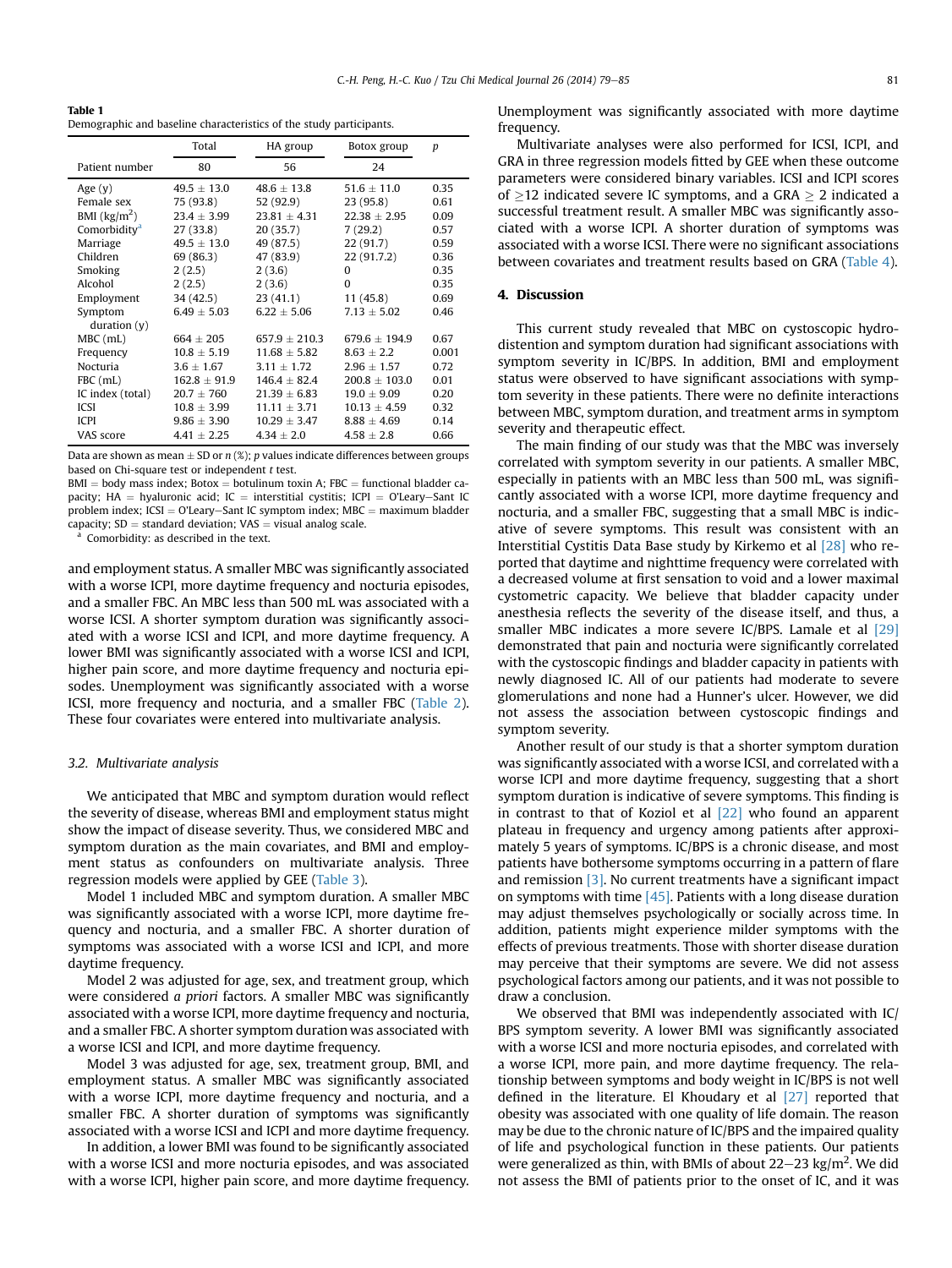#### <span id="page-3-0"></span>Table 2

Univariate analysis for IC/BPS symptoms severity by study covariates.<sup>a</sup>

| (number of patients)<br>$\boldsymbol{P}$<br>β<br>β<br>β<br>β<br>β<br>β<br>$p_{\parallel}$<br>$p_{\parallel}$<br>$p_{\parallel}$<br>$\boldsymbol{p}$<br>$\boldsymbol{p}$<br>Treatment<br>0.80<br>0.07<br>HA (56)<br>0.18<br>0.55<br>0.50<br>$-0.44$<br>0.31<br>1.65<br>0.002<br>$-0.34$<br>0.22<br>$-37.0$<br>Ref.<br>Ref.<br>Ref.<br>Ref.<br>Ref.<br>$Botox + HA(24)$<br>Ref.<br>Age $(y)$<br>0.33<br>0.08<br>0.92<br>0.64<br>0.42<br>0.89<br>0.07<br>0.63<br>0.50<br>0.16<br>23.5<br>$<$ 41 $(22)$<br>$-0.49$<br>$-0.83$<br>0.26<br>$-0.62$<br>0.44<br>0.26<br>0.54<br>$-0.52$<br>0.47<br>$-0.80$<br>0.005<br>12.3<br>0.55<br>$41 - 55(32)$<br>Ref.<br>Ref.<br>Ref.<br>Ref.<br>Ref.<br>Ref.<br>>55(26)<br>0.98<br>0.47<br>0.08<br>0.54<br>0.33<br>p for trend<br>0.13<br>Sex<br>0.87<br>0.26<br>0.26<br>0.57<br>0.67<br>$-0.68$<br>0.31<br>1.09<br>0.82<br>0.19<br>$-22.9$<br>0.49<br>Female (75)<br>Ref.<br>Ref.<br>Ref.<br>Ref.<br>Male $(5)$<br>Ref.<br>Ref.<br>BMI $\left(\frac{kg}{m^2}\right)$<br>1.76<br>0.05<br>1.54<br>0.17<br>1.08<br>0.08<br>1.33<br>0.24<br>0.52<br>0.15<br>$-19.5$<br>0.41<br>$<$ 20 $(13)$<br>0.48<br>0.53<br>0.22<br>0.61<br>0.09<br>0.91<br>0.17<br>17.1<br>0.36<br>$20 - 25(45)$<br>0.81<br>0.24<br>0.37<br>Ref.<br>Ref.<br>Ref.<br>Ref.<br>Ref.<br>Ref.<br>>25(22)<br>0.18<br>0.10<br>0.29<br>0.61<br>p for trend<br>0.05<br>0.11<br>Comorbidity<br>$-1.20$<br>0.09<br>0.05<br>0.41<br>0.41<br>35.5<br>0.04<br>No (53)<br>$-1.41$<br>$-0.60$<br>0.14<br>$-0.56$<br>$-0.26$<br>Ref.<br>Ref.<br>Ref.<br>Ref.<br>Ref.<br>Yes (27)<br>Ref.<br>$MBC$ ( $mL$ )<br>1.10<br>0.14<br>2.02<br>0.02<br>$-0.66$<br>0.29<br>3.09<br>0.002<br>1.26<br>0.005<br>$-124.1$<br>< 0.001<br>$<$ 500 $(12)$<br>0.83<br>0.10<br>0.89<br>$-0.90$<br>0.03<br>0.63<br>0.30<br>0.51<br>0.06<br>$-61.5$<br>< 0.001<br>$500 - 800(39)$<br>$-0.16$<br>Ref.<br>Ref.<br>Ref.<br>Ref.<br>Ref.<br>>800(29)<br>Ref.<br>0.003<br>< 0.001<br>$p$ for trend<br>0.33<br>0.08<br>0.13<br>0.004<br>Duration $(y)$<br>0.09<br>1.53<br>0.09<br>0.28<br>0.58<br>1.42<br>0.11<br>0.27<br>$-10.2$<br>0.66<br>$<$ 3 (20)<br>1.46<br>0.44<br>0.85<br>0.02<br>19.3<br>0.35<br>1.06<br>0.145<br>0.29<br>0.19<br>0.66<br>0.10<br>0.88<br>0.59<br>$3 - 7(32)$<br>Ref.<br>Ref.<br>Ref.<br>Ref.<br>>7(28)<br>Ref.<br>Ref.<br>0.77<br>$p$ for trend<br>0.08<br>0.09<br>0.57<br>0.12<br>0.21<br>Marriage<br>0.29<br>0.20<br>0.18<br>0.95<br>0.66<br>0.96<br>No(9)<br>1.20<br>1.57<br>1.08<br>0.05<br>0.18<br>$-1.37$<br>Ref.<br>Ref.<br>Ref.<br>Yes (71)<br>Ref.<br>Ref.<br>Ref.<br>Number of children | Variable |      | ICSI |      | ICPI |      | Pain |      | Frequency |         | Nocturia |     | <b>FBC</b> |  |
|------------------------------------------------------------------------------------------------------------------------------------------------------------------------------------------------------------------------------------------------------------------------------------------------------------------------------------------------------------------------------------------------------------------------------------------------------------------------------------------------------------------------------------------------------------------------------------------------------------------------------------------------------------------------------------------------------------------------------------------------------------------------------------------------------------------------------------------------------------------------------------------------------------------------------------------------------------------------------------------------------------------------------------------------------------------------------------------------------------------------------------------------------------------------------------------------------------------------------------------------------------------------------------------------------------------------------------------------------------------------------------------------------------------------------------------------------------------------------------------------------------------------------------------------------------------------------------------------------------------------------------------------------------------------------------------------------------------------------------------------------------------------------------------------------------------------------------------------------------------------------------------------------------------------------------------------------------------------------------------------------------------------------------------------------------------------------------------------------------------------------------------------------------------------------------------------------------------------------------------------------------------------------------------------------------------------------------------------------------------------------------------------------------------------------------------------------------------------------------------------------------------------------------------------------------------------------------|----------|------|------|------|------|------|------|------|-----------|---------|----------|-----|------------|--|
|                                                                                                                                                                                                                                                                                                                                                                                                                                                                                                                                                                                                                                                                                                                                                                                                                                                                                                                                                                                                                                                                                                                                                                                                                                                                                                                                                                                                                                                                                                                                                                                                                                                                                                                                                                                                                                                                                                                                                                                                                                                                                                                                                                                                                                                                                                                                                                                                                                                                                                                                                                                    |          |      |      |      |      |      |      |      |           |         |          |     |            |  |
|                                                                                                                                                                                                                                                                                                                                                                                                                                                                                                                                                                                                                                                                                                                                                                                                                                                                                                                                                                                                                                                                                                                                                                                                                                                                                                                                                                                                                                                                                                                                                                                                                                                                                                                                                                                                                                                                                                                                                                                                                                                                                                                                                                                                                                                                                                                                                                                                                                                                                                                                                                                    |          |      |      |      |      |      |      |      |           |         |          |     |            |  |
|                                                                                                                                                                                                                                                                                                                                                                                                                                                                                                                                                                                                                                                                                                                                                                                                                                                                                                                                                                                                                                                                                                                                                                                                                                                                                                                                                                                                                                                                                                                                                                                                                                                                                                                                                                                                                                                                                                                                                                                                                                                                                                                                                                                                                                                                                                                                                                                                                                                                                                                                                                                    |          |      |      |      |      |      |      |      |           |         |          |     |            |  |
|                                                                                                                                                                                                                                                                                                                                                                                                                                                                                                                                                                                                                                                                                                                                                                                                                                                                                                                                                                                                                                                                                                                                                                                                                                                                                                                                                                                                                                                                                                                                                                                                                                                                                                                                                                                                                                                                                                                                                                                                                                                                                                                                                                                                                                                                                                                                                                                                                                                                                                                                                                                    |          |      |      |      |      |      |      |      |           |         |          |     |            |  |
|                                                                                                                                                                                                                                                                                                                                                                                                                                                                                                                                                                                                                                                                                                                                                                                                                                                                                                                                                                                                                                                                                                                                                                                                                                                                                                                                                                                                                                                                                                                                                                                                                                                                                                                                                                                                                                                                                                                                                                                                                                                                                                                                                                                                                                                                                                                                                                                                                                                                                                                                                                                    |          |      |      |      |      |      |      |      |           |         |          |     |            |  |
|                                                                                                                                                                                                                                                                                                                                                                                                                                                                                                                                                                                                                                                                                                                                                                                                                                                                                                                                                                                                                                                                                                                                                                                                                                                                                                                                                                                                                                                                                                                                                                                                                                                                                                                                                                                                                                                                                                                                                                                                                                                                                                                                                                                                                                                                                                                                                                                                                                                                                                                                                                                    |          |      |      |      |      |      |      |      |           |         |          |     |            |  |
|                                                                                                                                                                                                                                                                                                                                                                                                                                                                                                                                                                                                                                                                                                                                                                                                                                                                                                                                                                                                                                                                                                                                                                                                                                                                                                                                                                                                                                                                                                                                                                                                                                                                                                                                                                                                                                                                                                                                                                                                                                                                                                                                                                                                                                                                                                                                                                                                                                                                                                                                                                                    |          |      |      |      |      |      |      |      |           |         |          |     |            |  |
|                                                                                                                                                                                                                                                                                                                                                                                                                                                                                                                                                                                                                                                                                                                                                                                                                                                                                                                                                                                                                                                                                                                                                                                                                                                                                                                                                                                                                                                                                                                                                                                                                                                                                                                                                                                                                                                                                                                                                                                                                                                                                                                                                                                                                                                                                                                                                                                                                                                                                                                                                                                    |          |      |      |      |      |      |      |      |           |         |          |     |            |  |
|                                                                                                                                                                                                                                                                                                                                                                                                                                                                                                                                                                                                                                                                                                                                                                                                                                                                                                                                                                                                                                                                                                                                                                                                                                                                                                                                                                                                                                                                                                                                                                                                                                                                                                                                                                                                                                                                                                                                                                                                                                                                                                                                                                                                                                                                                                                                                                                                                                                                                                                                                                                    |          |      |      |      |      |      |      |      |           |         |          |     |            |  |
|                                                                                                                                                                                                                                                                                                                                                                                                                                                                                                                                                                                                                                                                                                                                                                                                                                                                                                                                                                                                                                                                                                                                                                                                                                                                                                                                                                                                                                                                                                                                                                                                                                                                                                                                                                                                                                                                                                                                                                                                                                                                                                                                                                                                                                                                                                                                                                                                                                                                                                                                                                                    |          |      |      |      |      |      |      |      |           |         |          |     |            |  |
|                                                                                                                                                                                                                                                                                                                                                                                                                                                                                                                                                                                                                                                                                                                                                                                                                                                                                                                                                                                                                                                                                                                                                                                                                                                                                                                                                                                                                                                                                                                                                                                                                                                                                                                                                                                                                                                                                                                                                                                                                                                                                                                                                                                                                                                                                                                                                                                                                                                                                                                                                                                    |          |      |      |      |      |      |      |      |           |         |          |     |            |  |
|                                                                                                                                                                                                                                                                                                                                                                                                                                                                                                                                                                                                                                                                                                                                                                                                                                                                                                                                                                                                                                                                                                                                                                                                                                                                                                                                                                                                                                                                                                                                                                                                                                                                                                                                                                                                                                                                                                                                                                                                                                                                                                                                                                                                                                                                                                                                                                                                                                                                                                                                                                                    |          |      |      |      |      |      |      |      |           |         |          |     |            |  |
|                                                                                                                                                                                                                                                                                                                                                                                                                                                                                                                                                                                                                                                                                                                                                                                                                                                                                                                                                                                                                                                                                                                                                                                                                                                                                                                                                                                                                                                                                                                                                                                                                                                                                                                                                                                                                                                                                                                                                                                                                                                                                                                                                                                                                                                                                                                                                                                                                                                                                                                                                                                    |          |      |      |      |      |      |      |      |           |         |          |     |            |  |
|                                                                                                                                                                                                                                                                                                                                                                                                                                                                                                                                                                                                                                                                                                                                                                                                                                                                                                                                                                                                                                                                                                                                                                                                                                                                                                                                                                                                                                                                                                                                                                                                                                                                                                                                                                                                                                                                                                                                                                                                                                                                                                                                                                                                                                                                                                                                                                                                                                                                                                                                                                                    |          |      |      |      |      |      |      |      |           |         |          |     |            |  |
|                                                                                                                                                                                                                                                                                                                                                                                                                                                                                                                                                                                                                                                                                                                                                                                                                                                                                                                                                                                                                                                                                                                                                                                                                                                                                                                                                                                                                                                                                                                                                                                                                                                                                                                                                                                                                                                                                                                                                                                                                                                                                                                                                                                                                                                                                                                                                                                                                                                                                                                                                                                    |          |      |      |      |      |      |      |      |           |         |          |     |            |  |
|                                                                                                                                                                                                                                                                                                                                                                                                                                                                                                                                                                                                                                                                                                                                                                                                                                                                                                                                                                                                                                                                                                                                                                                                                                                                                                                                                                                                                                                                                                                                                                                                                                                                                                                                                                                                                                                                                                                                                                                                                                                                                                                                                                                                                                                                                                                                                                                                                                                                                                                                                                                    |          |      |      |      |      |      |      |      |           |         |          |     |            |  |
|                                                                                                                                                                                                                                                                                                                                                                                                                                                                                                                                                                                                                                                                                                                                                                                                                                                                                                                                                                                                                                                                                                                                                                                                                                                                                                                                                                                                                                                                                                                                                                                                                                                                                                                                                                                                                                                                                                                                                                                                                                                                                                                                                                                                                                                                                                                                                                                                                                                                                                                                                                                    |          |      |      |      |      |      |      |      |           |         |          |     |            |  |
|                                                                                                                                                                                                                                                                                                                                                                                                                                                                                                                                                                                                                                                                                                                                                                                                                                                                                                                                                                                                                                                                                                                                                                                                                                                                                                                                                                                                                                                                                                                                                                                                                                                                                                                                                                                                                                                                                                                                                                                                                                                                                                                                                                                                                                                                                                                                                                                                                                                                                                                                                                                    |          |      |      |      |      |      |      |      |           |         |          |     |            |  |
|                                                                                                                                                                                                                                                                                                                                                                                                                                                                                                                                                                                                                                                                                                                                                                                                                                                                                                                                                                                                                                                                                                                                                                                                                                                                                                                                                                                                                                                                                                                                                                                                                                                                                                                                                                                                                                                                                                                                                                                                                                                                                                                                                                                                                                                                                                                                                                                                                                                                                                                                                                                    |          |      |      |      |      |      |      |      |           |         |          |     |            |  |
|                                                                                                                                                                                                                                                                                                                                                                                                                                                                                                                                                                                                                                                                                                                                                                                                                                                                                                                                                                                                                                                                                                                                                                                                                                                                                                                                                                                                                                                                                                                                                                                                                                                                                                                                                                                                                                                                                                                                                                                                                                                                                                                                                                                                                                                                                                                                                                                                                                                                                                                                                                                    |          |      |      |      |      |      |      |      |           |         |          |     |            |  |
|                                                                                                                                                                                                                                                                                                                                                                                                                                                                                                                                                                                                                                                                                                                                                                                                                                                                                                                                                                                                                                                                                                                                                                                                                                                                                                                                                                                                                                                                                                                                                                                                                                                                                                                                                                                                                                                                                                                                                                                                                                                                                                                                                                                                                                                                                                                                                                                                                                                                                                                                                                                    |          |      |      |      |      |      |      |      |           |         |          |     |            |  |
|                                                                                                                                                                                                                                                                                                                                                                                                                                                                                                                                                                                                                                                                                                                                                                                                                                                                                                                                                                                                                                                                                                                                                                                                                                                                                                                                                                                                                                                                                                                                                                                                                                                                                                                                                                                                                                                                                                                                                                                                                                                                                                                                                                                                                                                                                                                                                                                                                                                                                                                                                                                    |          |      |      |      |      |      |      |      |           |         |          |     |            |  |
|                                                                                                                                                                                                                                                                                                                                                                                                                                                                                                                                                                                                                                                                                                                                                                                                                                                                                                                                                                                                                                                                                                                                                                                                                                                                                                                                                                                                                                                                                                                                                                                                                                                                                                                                                                                                                                                                                                                                                                                                                                                                                                                                                                                                                                                                                                                                                                                                                                                                                                                                                                                    |          |      |      |      |      |      |      |      |           |         |          |     |            |  |
|                                                                                                                                                                                                                                                                                                                                                                                                                                                                                                                                                                                                                                                                                                                                                                                                                                                                                                                                                                                                                                                                                                                                                                                                                                                                                                                                                                                                                                                                                                                                                                                                                                                                                                                                                                                                                                                                                                                                                                                                                                                                                                                                                                                                                                                                                                                                                                                                                                                                                                                                                                                    |          |      |      |      |      |      |      |      |           |         |          |     |            |  |
|                                                                                                                                                                                                                                                                                                                                                                                                                                                                                                                                                                                                                                                                                                                                                                                                                                                                                                                                                                                                                                                                                                                                                                                                                                                                                                                                                                                                                                                                                                                                                                                                                                                                                                                                                                                                                                                                                                                                                                                                                                                                                                                                                                                                                                                                                                                                                                                                                                                                                                                                                                                    |          |      |      |      |      |      |      |      |           |         |          |     |            |  |
|                                                                                                                                                                                                                                                                                                                                                                                                                                                                                                                                                                                                                                                                                                                                                                                                                                                                                                                                                                                                                                                                                                                                                                                                                                                                                                                                                                                                                                                                                                                                                                                                                                                                                                                                                                                                                                                                                                                                                                                                                                                                                                                                                                                                                                                                                                                                                                                                                                                                                                                                                                                    |          |      |      |      |      |      |      |      |           |         |          |     |            |  |
|                                                                                                                                                                                                                                                                                                                                                                                                                                                                                                                                                                                                                                                                                                                                                                                                                                                                                                                                                                                                                                                                                                                                                                                                                                                                                                                                                                                                                                                                                                                                                                                                                                                                                                                                                                                                                                                                                                                                                                                                                                                                                                                                                                                                                                                                                                                                                                                                                                                                                                                                                                                    |          |      |      |      |      |      |      |      |           |         |          |     |            |  |
|                                                                                                                                                                                                                                                                                                                                                                                                                                                                                                                                                                                                                                                                                                                                                                                                                                                                                                                                                                                                                                                                                                                                                                                                                                                                                                                                                                                                                                                                                                                                                                                                                                                                                                                                                                                                                                                                                                                                                                                                                                                                                                                                                                                                                                                                                                                                                                                                                                                                                                                                                                                    |          |      |      |      |      |      |      |      |           |         |          |     |            |  |
|                                                                                                                                                                                                                                                                                                                                                                                                                                                                                                                                                                                                                                                                                                                                                                                                                                                                                                                                                                                                                                                                                                                                                                                                                                                                                                                                                                                                                                                                                                                                                                                                                                                                                                                                                                                                                                                                                                                                                                                                                                                                                                                                                                                                                                                                                                                                                                                                                                                                                                                                                                                    |          |      |      |      |      |      |      |      |           |         |          |     |            |  |
|                                                                                                                                                                                                                                                                                                                                                                                                                                                                                                                                                                                                                                                                                                                                                                                                                                                                                                                                                                                                                                                                                                                                                                                                                                                                                                                                                                                                                                                                                                                                                                                                                                                                                                                                                                                                                                                                                                                                                                                                                                                                                                                                                                                                                                                                                                                                                                                                                                                                                                                                                                                    |          |      |      |      |      |      |      |      |           |         |          |     |            |  |
|                                                                                                                                                                                                                                                                                                                                                                                                                                                                                                                                                                                                                                                                                                                                                                                                                                                                                                                                                                                                                                                                                                                                                                                                                                                                                                                                                                                                                                                                                                                                                                                                                                                                                                                                                                                                                                                                                                                                                                                                                                                                                                                                                                                                                                                                                                                                                                                                                                                                                                                                                                                    |          |      |      |      |      |      |      |      |           |         |          |     |            |  |
|                                                                                                                                                                                                                                                                                                                                                                                                                                                                                                                                                                                                                                                                                                                                                                                                                                                                                                                                                                                                                                                                                                                                                                                                                                                                                                                                                                                                                                                                                                                                                                                                                                                                                                                                                                                                                                                                                                                                                                                                                                                                                                                                                                                                                                                                                                                                                                                                                                                                                                                                                                                    |          |      |      |      |      |      |      |      |           |         |          |     |            |  |
|                                                                                                                                                                                                                                                                                                                                                                                                                                                                                                                                                                                                                                                                                                                                                                                                                                                                                                                                                                                                                                                                                                                                                                                                                                                                                                                                                                                                                                                                                                                                                                                                                                                                                                                                                                                                                                                                                                                                                                                                                                                                                                                                                                                                                                                                                                                                                                                                                                                                                                                                                                                    |          |      |      |      |      |      |      |      |           |         |          |     |            |  |
|                                                                                                                                                                                                                                                                                                                                                                                                                                                                                                                                                                                                                                                                                                                                                                                                                                                                                                                                                                                                                                                                                                                                                                                                                                                                                                                                                                                                                                                                                                                                                                                                                                                                                                                                                                                                                                                                                                                                                                                                                                                                                                                                                                                                                                                                                                                                                                                                                                                                                                                                                                                    |          |      |      |      |      |      |      |      |           |         |          |     |            |  |
|                                                                                                                                                                                                                                                                                                                                                                                                                                                                                                                                                                                                                                                                                                                                                                                                                                                                                                                                                                                                                                                                                                                                                                                                                                                                                                                                                                                                                                                                                                                                                                                                                                                                                                                                                                                                                                                                                                                                                                                                                                                                                                                                                                                                                                                                                                                                                                                                                                                                                                                                                                                    | 0(11)    | 0.25 | 0.80 | 0.68 | 0.53 | 0.48 | 0.51 | 0.06 | 0.94      | $-0.24$ | 0.54     | 6.7 | 0.83       |  |
| $-1.07$<br>0.12<br>0.17<br>0.91<br>$-0.53$<br>0.07<br>$-2.1$<br>0.92<br>$1 - 2(43)$<br>$-1.0$<br>0.11<br>$-0.53$<br>$-0.09$                                                                                                                                                                                                                                                                                                                                                                                                                                                                                                                                                                                                                                                                                                                                                                                                                                                                                                                                                                                                                                                                                                                                                                                                                                                                                                                                                                                                                                                                                                                                                                                                                                                                                                                                                                                                                                                                                                                                                                                                                                                                                                                                                                                                                                                                                                                                                                                                                                                        |          |      |      |      |      |      |      |      |           |         |          |     |            |  |
| Ref.<br>Ref.<br>Ref.<br>Ref.<br>Ref.<br>>2(26)<br>Ref.                                                                                                                                                                                                                                                                                                                                                                                                                                                                                                                                                                                                                                                                                                                                                                                                                                                                                                                                                                                                                                                                                                                                                                                                                                                                                                                                                                                                                                                                                                                                                                                                                                                                                                                                                                                                                                                                                                                                                                                                                                                                                                                                                                                                                                                                                                                                                                                                                                                                                                                             |          |      |      |      |      |      |      |      |           |         |          |     |            |  |
| $p$ for trend<br>0.77<br>0.99<br>0.86<br>1.00<br>0.28<br>0.89                                                                                                                                                                                                                                                                                                                                                                                                                                                                                                                                                                                                                                                                                                                                                                                                                                                                                                                                                                                                                                                                                                                                                                                                                                                                                                                                                                                                                                                                                                                                                                                                                                                                                                                                                                                                                                                                                                                                                                                                                                                                                                                                                                                                                                                                                                                                                                                                                                                                                                                      |          |      |      |      |      |      |      |      |           |         |          |     |            |  |
| Work                                                                                                                                                                                                                                                                                                                                                                                                                                                                                                                                                                                                                                                                                                                                                                                                                                                                                                                                                                                                                                                                                                                                                                                                                                                                                                                                                                                                                                                                                                                                                                                                                                                                                                                                                                                                                                                                                                                                                                                                                                                                                                                                                                                                                                                                                                                                                                                                                                                                                                                                                                               |          |      |      |      |      |      |      |      |           |         |          |     |            |  |
| 0.58<br>0.98<br>0.01<br>0.12<br>0.10<br>0.92<br>0.14<br>0.38<br>0.01<br>1.48<br>0.40<br>$-28.2$<br>No(46)                                                                                                                                                                                                                                                                                                                                                                                                                                                                                                                                                                                                                                                                                                                                                                                                                                                                                                                                                                                                                                                                                                                                                                                                                                                                                                                                                                                                                                                                                                                                                                                                                                                                                                                                                                                                                                                                                                                                                                                                                                                                                                                                                                                                                                                                                                                                                                                                                                                                          |          |      |      |      |      |      |      |      |           |         |          |     |            |  |
| Ref.<br>Yes (34)<br>Ref.<br>Ref.<br>Ref.<br>Ref.<br>Ref.                                                                                                                                                                                                                                                                                                                                                                                                                                                                                                                                                                                                                                                                                                                                                                                                                                                                                                                                                                                                                                                                                                                                                                                                                                                                                                                                                                                                                                                                                                                                                                                                                                                                                                                                                                                                                                                                                                                                                                                                                                                                                                                                                                                                                                                                                                                                                                                                                                                                                                                           |          |      |      |      |      |      |      |      |           |         |          |     |            |  |
| Smoking                                                                                                                                                                                                                                                                                                                                                                                                                                                                                                                                                                                                                                                                                                                                                                                                                                                                                                                                                                                                                                                                                                                                                                                                                                                                                                                                                                                                                                                                                                                                                                                                                                                                                                                                                                                                                                                                                                                                                                                                                                                                                                                                                                                                                                                                                                                                                                                                                                                                                                                                                                            |          |      |      |      |      |      |      |      |           |         |          |     |            |  |
| 0.009<br>0.13<br>0.90<br>0.53<br>33.4<br>No (78)<br>$-3.61$<br>$-3.08$<br>$-0.32$<br>$-0.81$<br>$-1.42$<br>< 0.001<br>0.002                                                                                                                                                                                                                                                                                                                                                                                                                                                                                                                                                                                                                                                                                                                                                                                                                                                                                                                                                                                                                                                                                                                                                                                                                                                                                                                                                                                                                                                                                                                                                                                                                                                                                                                                                                                                                                                                                                                                                                                                                                                                                                                                                                                                                                                                                                                                                                                                                                                        |          |      |      |      |      |      |      |      |           |         |          |     |            |  |
| Yes $(2)$<br>Ref.<br>Ref.<br>Ref.<br>Ref.<br>Ref.<br>Ref.                                                                                                                                                                                                                                                                                                                                                                                                                                                                                                                                                                                                                                                                                                                                                                                                                                                                                                                                                                                                                                                                                                                                                                                                                                                                                                                                                                                                                                                                                                                                                                                                                                                                                                                                                                                                                                                                                                                                                                                                                                                                                                                                                                                                                                                                                                                                                                                                                                                                                                                          |          |      |      |      |      |      |      |      |           |         |          |     |            |  |

 $BMI = body$  mass index; Botox = botulinum toxin A; FBC = functional bladder capacity; GEE = generalized estimating equation; HA = hyaluronic acid; IC/BPS = interstitial

cystitis/bladder pain syndrome; ICPI = O'Leary-Sant IC problem index; ICSI = O'Leary-Sant IC symptom index; MBC = maximal bladder capacity; Ref. = reference.  $\frac{a}{b}$  Models were fitted by GEE.

impossible to know whether patients with a low BMI experienced more severe symptoms or if it was a preexisting condition.

We also found that unemployment was significantly associated with more daytime frequency, consistent with the study of El Khoudary et al [\[27\]](#page-6-0) who reported a significant association between employment status and physical functioning in IC patients. This result may be due to the ''healthy worker effect'' reported in research on other diseases. That is, healthier and better functioning individuals are employed. However, whether IC patients who are employed experience fewer symptoms or whether increased symptoms are related to not being currently employed is a difficult relationship to determine in a short-term study. A long-term prospective study is necessary to confirm this observation.

It is notable that MBC, symptom duration, BMI, and employment status were not correlated with the severity of bladder/pelvic pain, characteristics of IC/BPS, in our patients. One explanation is that all of our participants had previously been treated for IC/BPS. Patients may experience less pain if they have had analgesics or antiinflammatory therapy, regardless of the organic or nonorganic origin of the disease. Treatments may affect pain more than the cystoscopic findings. Another reason could be confusion about the definition of pain. A study of Sirinian et al <a>[\[46\]](#page-6-0)</a> showed that tandem pain questions on the ICSI and ICPI did not correlate as highly as might be expected.

This study is the first to comprehensively assess the sociodemographic and clinical factors that affect the symptom severity of patients with IC/BPS in Taiwan. After adjusting for important covariates and using validated instruments, we demonstrated significant associations between the MBC and disease duration and IC/ BPS symptom severity. In previous research, IC/BPS symptoms were studied in a cross-sectional manner. The symptoms of IC/BPS are not constant with time. Variation in symptoms may not reflect the typical symptoms experienced by patients and could result in changes in predictors of symptom severity. Given the repeated measurements of outcome parameters, we believe that the associations found in this study are likely to be representative of symptoms experienced by patients with IC/BPS, rather than statistical anomalies.

The main limitation of our study was the relatively small sample size. Our study participants were restricted to patients with IC/BPS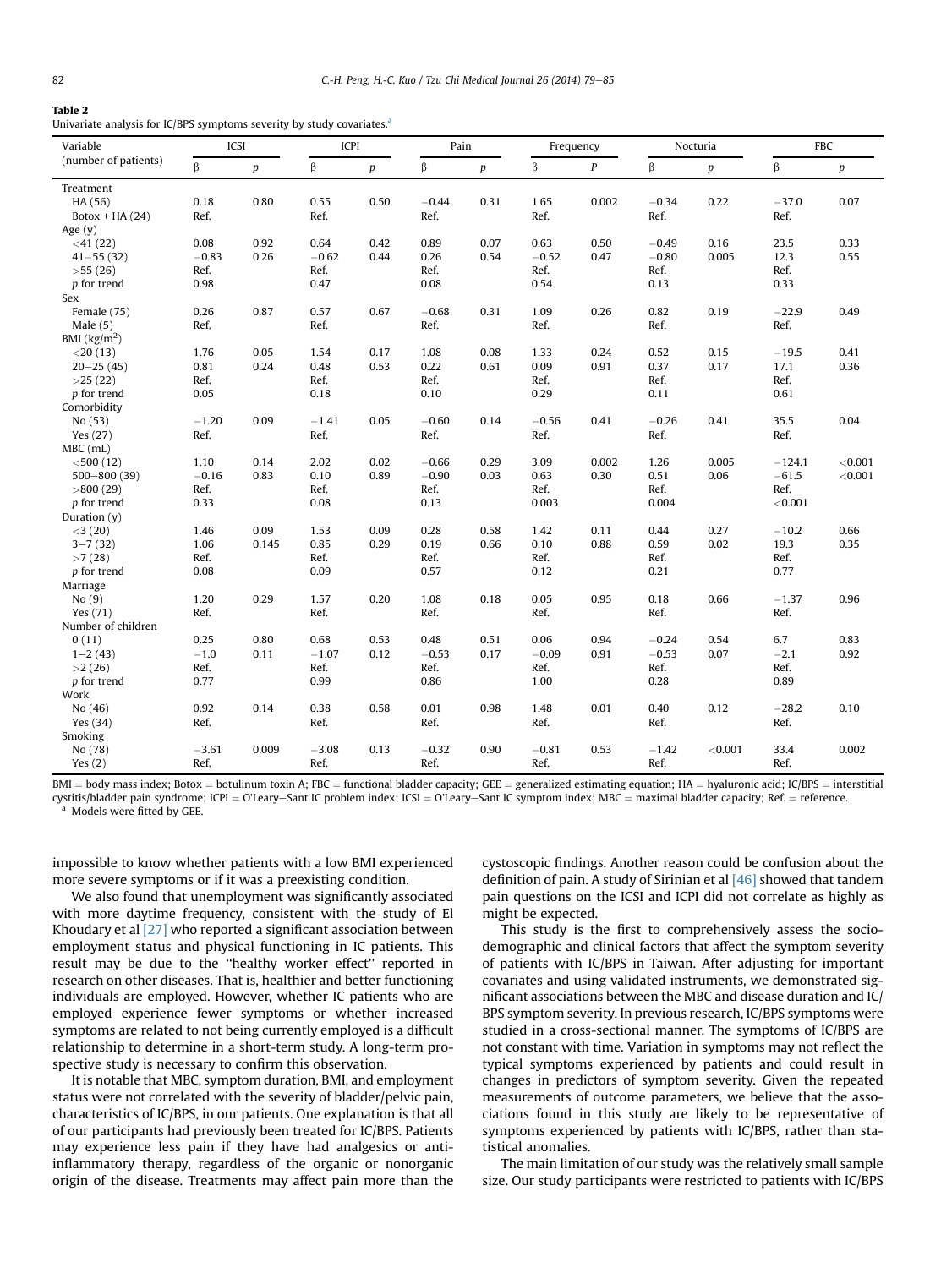## <span id="page-4-0"></span>Table 3

Multivariate analysis for IC/BPS symptoms severity by MBC and symptom duration.<sup>a</sup>

|                               | ICSI         |                |                  |              | ICPI           |                  |              | Pain            |                  |  |
|-------------------------------|--------------|----------------|------------------|--------------|----------------|------------------|--------------|-----------------|------------------|--|
|                               | β            | 95% CI         | $\boldsymbol{p}$ | β            | 95% CI         | $\boldsymbol{p}$ | β            | 95% CI          | $\boldsymbol{p}$ |  |
| Model 1                       |              |                |                  |              |                |                  |              |                 |                  |  |
| $MBC$ (mL)                    |              |                |                  |              |                |                  |              |                 |                  |  |
| $<$ 500                       | 1.10         | $-0.45 - 2.64$ | 0.16             | 2.01         | $0.34 - 3.68$  | 0.02             | $-0.67$      | $-1.92 - 0.58$  | 0.29             |  |
| $500 - 800$                   | $-0.25$      | $-1.74 - 1.24$ | 0.74             | $-0.01$      | $-1.47 - 1.45$ | 0.99             | $-0.95$      | $-1.75 - 0.15$  | 0.02             |  |
| > 800                         | Ref.         |                |                  | Ref.         |                |                  | Ref.         |                 |                  |  |
| p for trend                   | 0.37         |                |                  | 0.08         |                |                  | 0.13         |                 |                  |  |
| Duration $(y)$                |              |                |                  |              |                |                  |              |                 |                  |  |
| $<$ 3                         | 1.51         | $-0.15 - 3.17$ | 0.07             | 1.59         | $-0.05 - 3.22$ | 0.06             | 0.41         | $-0.50 - 1.32$  | 0.38             |  |
| $3 - 7$                       | 1.12         | $-0.32 - 2.56$ | 0.13             | 0.96         | $-0.60 - 2.53$ | 0.23             | 0.14         | $-0.72 - 1.00$  | 0.75             |  |
| >7                            | Ref.         |                |                  | Ref.         |                |                  | Ref.         |                 |                  |  |
| p for trend<br><b>Model 2</b> | 0.07         |                |                  | 0.06         |                |                  | 0.40         |                 |                  |  |
| $MBC$ (mL)                    |              |                |                  |              |                |                  |              |                 |                  |  |
| $<$ 500                       | 1.14         | $-0.54 - 2.82$ | 0.18             | 2.45         | $0.76 - 4.15$  | 0.005            | $-0.19$      | $-1.48 - 1.11$  | 0.78             |  |
| $500 - 800$                   | $-0.20$      | $-1.66 - 1.26$ | 0.79             | 0.08         | $-1.36 - 1.52$ | 0.91             | $-0.83$      | $-1.53 - 0.12$  | 0.02             |  |
| $>\!\!800$                    | Ref.         |                |                  | Ref.         |                |                  | Ref.         |                 |                  |  |
| p for trend                   | 0.42         |                |                  | 0.05         |                |                  | 0.33         |                 |                  |  |
| Duration $(y)$                |              |                |                  |              |                |                  |              |                 |                  |  |
| $<$ 3                         | 1.41         | $-0.30 - 3.11$ | 0.11             | 1.25         | $-0.48 - 2.99$ | 0.16             | 0.21         | $-0.79 - 1.22$  | 0.67             |  |
| $3 - 7$                       | 0.94         | $-0.61 - 2.48$ | 0.24             | 0.74         | $-0.91 - 2.39$ | 0.38             | 0.23         | $-0.59 - 1.06$  | 0.58             |  |
| >7                            | Ref.         |                |                  | Ref.         |                |                  | Ref.         |                 |                  |  |
| p for trend                   | 0.10         |                |                  | 0.16         |                |                  | 0.64         |                 |                  |  |
| <b>Model 3</b>                |              |                |                  |              |                |                  |              |                 |                  |  |
| $MBC$ (mL)                    |              |                |                  |              |                |                  |              |                 |                  |  |
| $500$                         | 0.86         | $-0.75 - 2.46$ | 0.29             | 2.29         | $0.52 - 4.06$  | 0.01             | $-0.31$      | $-1.62 - 1.00$  | 0.64             |  |
| $500 - 800$                   | $-0.12$      | $-1.54 - 1.30$ | 0.87             | 0.06         | $-1.34 - 1.46$ | 0.93             | $-0.85$      | $-1.55 - 0.15$  | 0.02             |  |
| $>\!\!800$                    | Ref.         |                |                  | Ref.         |                |                  | Ref.         |                 |                  |  |
| p for trend<br>Duration (y)   | 0.50         |                |                  | 0.07         |                |                  | 0.26         |                 |                  |  |
| $<$ 3                         | 1.53         | $0.07 - 2.99$  | 0.04             | 1.38         | $-0.25 - 3.01$ | 0.10             | 0.31         | $-0.61 - 1.23$  | 0.51             |  |
| $3 - 7$                       | 1.00         | $-0.50 - 2.50$ | 0.19             | 0.69         | $-0.94 - 2.31$ | 0.41             | 0.23         | $-0.58 - 1.04$  | 0.58             |  |
| >7                            | Ref.         |                |                  | Ref.         |                |                  | Ref.         |                 |                  |  |
| p for trend                   | 0.04         |                |                  | 0.10         |                |                  | 0.49         |                 |                  |  |
|                               |              |                |                  |              | Nocturia       |                  |              | <b>FBC</b>      |                  |  |
|                               | Frequency    |                |                  |              |                |                  |              |                 |                  |  |
|                               |              |                |                  |              |                |                  |              |                 |                  |  |
|                               | β            | 95% CI         | p                | β            | 95% CI         | $\boldsymbol{p}$ | β            | 95% CI          | p                |  |
| Model 1                       |              |                |                  |              |                |                  |              |                 |                  |  |
| $MBC$ (mL)                    |              |                |                  |              |                |                  |              |                 |                  |  |
| $<$ 500                       | 3.00         | $0.87 - 5.13$  | 0.006            | 1.35         | $0.49 - 2.21$  | 0.002            | $-121.9$     | $-161.2 - 82.5$ | < 0.001          |  |
| $500 - 800$                   | 0.45         | $-0.63 - 1.54$ | 0.41             | 0.52         | $-0.04 - 1.08$ | 0.07             | $-59.5$      | $-93.8 - 25.1$  | < 0.001          |  |
| $>\!\!800$                    | Ref.         |                |                  | Ref.         |                |                  | Ref.         |                 |                  |  |
| p for trend                   | 0.008        |                |                  | 0.002        |                |                  | < 0.001      |                 |                  |  |
| Duration (y)                  |              |                |                  |              |                |                  |              |                 |                  |  |
| $<$ 3                         | 1.43         | $-0.24 - 3.10$ | 0.09             | 0.41         | $-0.30 - 1.11$ | 0.26             | $-5.3$       | $-42.0 - 31.5$  | 0.78             |  |
| $3 - 7$                       | 0.28         | $-0.93 - 1.49$ | 0.65             | 0.69         | $0.18 - 1.20$  | 0.008            | 11.8         | $-23.9 - 47.5$  | 0.52             |  |
| >7                            | Ref.         |                |                  | Ref.         |                |                  | Ref.         |                 |                  |  |
| p for trend<br><b>Model 2</b> | 0.10         |                |                  | 0.19         |                |                  | 0.87         |                 |                  |  |
| $MBC$ (mL)                    |              |                |                  |              |                |                  |              |                 |                  |  |
| $<$ 500                       | 3.38         | $1.26 - 5.49$  | 0.002            | 1.38         | $0.54 - 2.21$  | 0.001            | $-120.5$     | $-163.7 - 77.3$ | < 0.001          |  |
| $500 - 800$                   | 0.50         | $-0.66 - 1.66$ | 0.40             | 0.54         | $-0.04 - 1.11$ | 0.07             | $-56.4$      | $-88.9 - 23.9$  | < 0.001          |  |
| $>\!\!800$                    | Ref.         |                |                  | Ref.         |                |                  | Ref.         |                 |                  |  |
| p for trend                   | 0.005        |                |                  | 0.001        |                |                  | < 0.001      |                 |                  |  |
| Duration $(y)$                |              |                |                  |              |                |                  |              |                 |                  |  |
| $<$ 3                         | 1.03         | $-0.41 - 2.47$ | 0.16             | 0.40         | $-0.29 - 1.09$ | 0.26             | $-3.1$       | $-37.7 - 31.5$  | 0.86             |  |
| $3 - 7$                       | $-0.02$      | $-1.24 - 1.19$ | 0.97             | 0.46         | $-0.04 - 0.95$ | 0.07             | 16.0         | $-23.7 - 55.7$  | 0.43             |  |
| >7                            | Ref.         |                |                  | Ref.         |                |                  | Ref.         |                 |                  |  |
| p for trend                   | 0.18         |                |                  | 0.20         |                |                  | 0.98         |                 |                  |  |
| Model 3                       |              |                |                  |              |                |                  |              |                 |                  |  |
| $MBC$ (mL)                    |              |                |                  |              |                |                  |              |                 |                  |  |
| $<$ 500                       | 3.08         | $1.27 - 4.90$  | 0.001            | 1.33         | $0.54 - 2.12$  | 0.001            | $-114.7$     | $-157.6 - 71.7$ | < 0.001          |  |
| 500-800                       | 0.67         | $-0.56 - 1.90$ | 0.28             | 0.58         | $-0.02 - 1.17$ | 0.057            | $-55.0$      | $-88.3 - 21.8$  | 0.001            |  |
| $>\!\!800$                    | Ref.         |                |                  | Ref.         |                |                  | Ref.         |                 |                  |  |
| p for trend                   | 0.002        |                |                  | 0.001        |                |                  | < 0.001      |                 |                  |  |
| Duration $(y)$                |              |                |                  |              |                |                  |              |                 |                  |  |
| $<$ 3                         | 1.18         | $-0.10 - 2.45$ | $0.07\,$         | 0.43         | $-0.22 - 1.08$ | 0.20             | $-7.3$       | $-41.9 - 27.4$  | 0.68             |  |
| $3 - 7$                       | 0.12         | $-0.94 - 1.18$ | 0.83             | 0.47         | $-0.02 - 0.96$ | 0.06             | 16.7         | $-21.1 - 54.4$  | 0.39             |  |
| >7<br><i>p</i> for trend      | Ref.<br>0.08 |                |                  | Ref.<br>0.15 |                |                  | Ref.<br>0.84 |                 |                  |  |

 $BMI = body$  mass index; CI = confidence interval; FBC = functional bladder capacity; GEE = generalized estimating equation; IC/BPS = interstitial cystitis/bladder pain syndrome; ICPI = O'Leary–Sant IC problem index; ICSI = O'Leary–Sant IC symptom index; MBC = maximal bladder capacity; Ref. = reference.<br><sup>a</sup> Models were fitted by GEE. Model 1: included MBC and duration; Model 2: adjusted f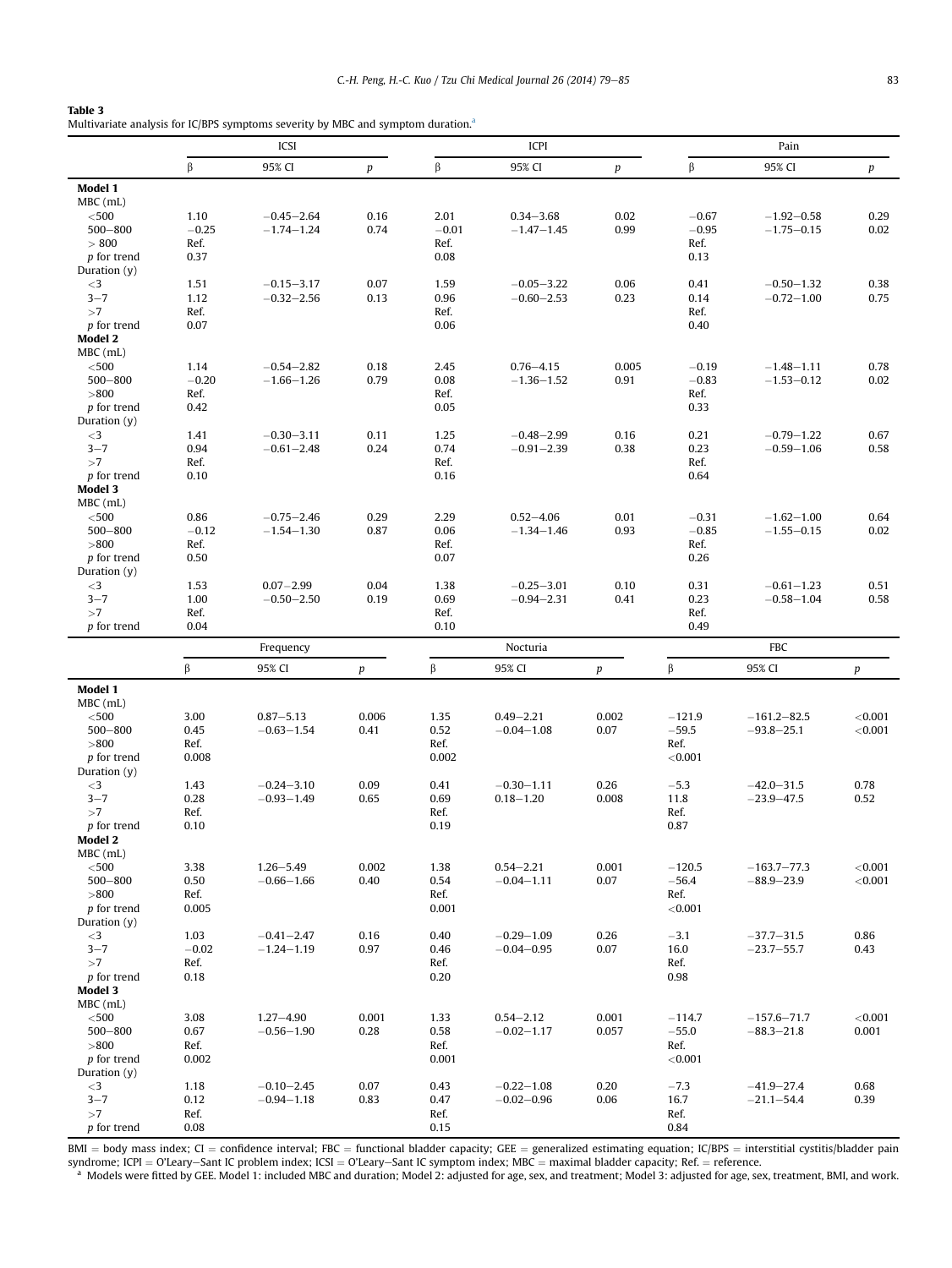#### <span id="page-5-0"></span>Table 4

Multivariate analysis for ICSI, ICPI, and GRA by MBC and symptom duration.<sup>a</sup>

|                | <b>ICSI</b> |                |      | <b>ICPI</b> |                |      | <b>GRA</b> |                |                  |
|----------------|-------------|----------------|------|-------------|----------------|------|------------|----------------|------------------|
|                | <b>OR</b>   | 95% CI         | p    | <b>OR</b>   | 95% CI         | p    | <b>OR</b>  | 95% CI         | $\boldsymbol{p}$ |
| Model 1        |             |                |      |             |                |      |            |                |                  |
| $MBC$ (mL)     |             |                |      |             |                |      |            |                |                  |
| $<$ 500        | 0.72        | $-1.33 - 0.67$ | 0.52 | 3.55        | $0.18 - 2.36$  | 0.02 | 0.74       | $-1.68 - 1.08$ | 0.67             |
| $500 - 800$    | 0.72        | $-1.22 - 0.57$ | 0.48 | 1.15        | $-0.79 - 1.07$ | 0.76 | 1.06       | $-0.82 - 0.94$ | 0.89             |
| $>\!\!800$     | Ref.        |                |      | Ref.        |                |      | Ref.       |                |                  |
| p for trend    | 0.47        |                |      | 0.06        |                |      |            | 0.74           |                  |
| Duration $(y)$ |             |                |      |             |                |      |            |                |                  |
| $\leq$ 3       | 2.17        | $-0.29 - 1.84$ | 0.15 | 1.50        | $-0.63 - 1.45$ | 0.44 | 0.78       | $-1.35 - 0.86$ | 0.67             |
| $3 - 7$        | 1.34        | $-0.66 - 1.25$ | 0.55 | 1.17        | $-0.76 - 1.09$ | 0.73 | 2.57       | $0.01 - 1.88$  | 0.05             |
| >7             | Ref.        |                |      | Ref.        |                |      | Ref.       |                |                  |
| p for trend    | 0.16        |                |      | 0.45        |                |      |            | 0.90           |                  |
| <b>Model 2</b> |             |                |      |             |                |      |            |                |                  |
| $MBC$ (mL)     |             |                |      |             |                |      |            |                |                  |
| $<$ 500 $\,$   | 0.55        | $-1.65 - 0.45$ | 0.26 | 4.30        | $0.31 - 2.60$  | 0.01 | 0.59       | $-1.98 - 0.94$ | 0.49             |
| $500 - 800$    | 0.76        | $-1.18 - 0.63$ | 0.56 | 1.18        | $-0.78 - 1.10$ | 0.73 | 1.12       | $-0.82 - 1.05$ | 0.81             |
| > 800          | Ref.        |                |      | Ref.        |                |      | Ref.       |                |                  |
| p for trend    | 0.30        |                |      | 0.06        |                |      |            | 0.66           |                  |
| Duration $(y)$ |             |                |      |             |                |      |            |                |                  |
| $\leq$ 3       | 2.14        | $-0.38 - 1.90$ | 0.19 | 1.38        | $-0.83 - 1.47$ | 0.58 | 0.79       | $-1.41 - 0.93$ | 0.69             |
| $3 - 7$        | 1.08        | $-0.99 - 1.14$ | 0.89 | 0.96        | $-1.00 - 0.92$ | 0.93 | 2.37       | $-0.09 - 1.82$ | 0.08             |
| >7             | Ref.        |                |      | Ref.        |                |      | Ref.       |                |                  |
| p for trend    | 0.23        |                |      | 0.62        |                |      |            | 0.89           |                  |
| Model 3        |             |                |      |             |                |      |            |                |                  |
| $MBC$ (mL)     |             |                |      |             |                |      |            |                |                  |
| $<$ 500        | 0.46        | $-1.86 - 0.32$ | 0.17 | 4.12        | $0.21 - 2.62$  | 0.02 | 0.65       | $-1.90 - 1.05$ | 0.57             |
| $500 - 800$    | 0.77        | $-1.17 - 0.64$ | 0.56 | 1.11        | $-0.85 - 1.07$ | 0.83 | 1.11       | $-0.84 - 1.05$ | 0.83             |
| > 800          | Ref.        |                |      | Ref.        |                |      | Ref.       |                |                  |
| p for trend    | 0.21        |                |      | 0.08        |                |      |            | 0.72           |                  |
| Duration $(y)$ |             |                |      |             |                |      |            |                |                  |
| $\leq$ 3       | 2.30        | $-0.20 - 1.86$ | 0.11 | 1.41        | $-0.79 - 1.47$ | 0.55 | 0.74       | $-1.50 - 0.90$ | 0.62             |
| $3 - 7$        | 1.09        | $-0.99 - 1.16$ | 0.87 | 0.90        | $-0.10 - 0.89$ | 0.84 | 2.41       | $-0.07 - 1.83$ | 0.07             |
| >7             | Ref.        |                |      | Ref.        |                |      | Ref.       |                |                  |
| p for trend    | 0.16        |                |      | 0.60        |                |      | 0.84       |                |                  |

 $BMI = body$  mass index; CI = confidence interval; FBC = functional bladder capacity; GEE = generalized estimating equation; GRA = global response assessment; IC/  $BPS =$  interstitial cystitis/bladder pain syndrome; ICPI = O'Leary–Sant IC problem index; ICSI = O'Leary–Sant IC symptom index; OR = odds ratio; MBC = maximal bladder capacity; Ref. = reference.

<sup>a</sup> Models were fitted by GEE, outcome parameters as binary variables, severe symptom defined as ICSI > 12, ICPI > 12, successful result defined as GRA > 2; Model 1: included MBC and duration; Model 2: adjusted for age, sex, and treatment; Model 3: adjusted for age, sex, treatment, BMI, and work.

refractory to conventional treatments. The results may not be generalized to mild cases, although one can argue that mild cases would not be bad enough to prompt patients to seek care or to show improvement results. The study follow-up was short. Our outcome measures may not necessarily correlate with long-term results after treatment. Also, the lack of an objective assessment for urgency and an evaluation of the impact on quality of life may have subjected our data to omitted variable bias. Further large-scale and long-time follow-up studies are needed to minimize bias.

In conclusion, our current study showed that MBC and symptom duration significantly correlated with symptom severity in patients with refractory IC/BPS in Taiwan, indicative of possible predictive factors. BMI and employment status were independently associated with symptom severity in these patients.

#### References

- [1] Abrams P, Cardozo L, Fall M, Griffi[ths D, Rosier P, Ulmsten U, et al. The](http://refhub.elsevier.com/S1016-3190(14)00008-1/sref1) [standardisation of terminology in lower urinary tract function: report from](http://refhub.elsevier.com/S1016-3190(14)00008-1/sref1) [the standardisation sub-committee of the International Continence Society.](http://refhub.elsevier.com/S1016-3190(14)00008-1/sref1) [Urology 2003;61:37](http://refhub.elsevier.com/S1016-3190(14)00008-1/sref1)-[49](http://refhub.elsevier.com/S1016-3190(14)00008-1/sref1).
- [2] [van de Merwe JP, Nordling J, Bouchelouche P, Bouchelouche K, Cervigni M,](http://refhub.elsevier.com/S1016-3190(14)00008-1/sref2) [Daha LK, et al. Diagnostic criteria, classi](http://refhub.elsevier.com/S1016-3190(14)00008-1/sref2)fication, and nomenclature for painful [bladder syndrome/interstitial cystitis: an ESSIC proposal. Eur Urol 2008;53:](http://refhub.elsevier.com/S1016-3190(14)00008-1/sref2)  $60 - 7$  $60 - 7$  $60 - 7$
- [3] [Held PJ, Hanno PM, Wein AJ. Epidemiology of interstitial cystitis. London:](http://refhub.elsevier.com/S1016-3190(14)00008-1/sref3) [Springer-Verlag; 1990](http://refhub.elsevier.com/S1016-3190(14)00008-1/sref3).
- [4] [Temml C, Wehrberger C, Riedl C, Ponholzer A, Marszalek M, Madersbacher S.](http://refhub.elsevier.com/S1016-3190(14)00008-1/sref4) [Prevalence and correlates for interstitial cystitis symptoms in women](http://refhub.elsevier.com/S1016-3190(14)00008-1/sref4) [participating in a health screening project. Eur Urol 2007;51:803](http://refhub.elsevier.com/S1016-3190(14)00008-1/sref4)-[9](http://refhub.elsevier.com/S1016-3190(14)00008-1/sref4).
- [5] [Oravisto KJ. Epidemiology of interstitial cystitis. Ann Chir Gynaecol Fenn](http://refhub.elsevier.com/S1016-3190(14)00008-1/sref5)  $1975:64:75-7$  $1975:64:75-7$  $1975:64:75-7$
- [6] [Koziol JA. Epidemiology of interstitial cystitis. Urol Clin North Am 1994;21:](http://refhub.elsevier.com/S1016-3190(14)00008-1/sref6)  $7 - 20.$  $7 - 20.$  $7 - 20.$  $7 - 20.$
- [[7](http://refhub.elsevier.com/S1016-3190(14)00008-1/sref7)] Ito T, Miki M, Yamada T. Interstitial cystitis in Japan. BJU Int  $2000;86:634-7$ .
- [8] [Leppilahti M, Sairanen J, Tammela TL, Aaltomaa S, Lehtoranta K, Auvinen A.](http://refhub.elsevier.com/S1016-3190(14)00008-1/sref8) Prevalence of clinically confi[rmed interstitial cystitis in women: a population](http://refhub.elsevier.com/S1016-3190(14)00008-1/sref8) based study in Finland. J Urol  $2005;174:581-3$  $2005;174:581-3$ .
- [9] [Kohli N, Sze EHM, Karram MM. Gynecologic aspects of interstitial cystitis.](http://refhub.elsevier.com/S1016-3190(14)00008-1/sref9) [Philadelphia: Lippincott-Raven; 1997](http://refhub.elsevier.com/S1016-3190(14)00008-1/sref9).
- [10] [Sant GR, Kempuraj D, Marchand JE, Theoharides TC. The mast cell in inter](http://refhub.elsevier.com/S1016-3190(14)00008-1/sref10)[stitial cystitis: role in pathophysiology and pathogenesis. Urology 2007;69:](http://refhub.elsevier.com/S1016-3190(14)00008-1/sref10)  $S34 - 40.$  $S34 - 40.$  $S34 - 40.$
- [11] [Sant GR. Etiology, pathogenesis, and diagnosis of interstitial cystitis. Rev Urol](http://refhub.elsevier.com/S1016-3190(14)00008-1/sref11) [2002;4\(Suppl. 1\):S9](http://refhub.elsevier.com/S1016-3190(14)00008-1/sref11)-[15.](http://refhub.elsevier.com/S1016-3190(14)00008-1/sref11)
- [12] [Nickel JC. Interstitial cystitis: characterization and management of an enig](http://refhub.elsevier.com/S1016-3190(14)00008-1/sref12)[matic urologic syndrome. Rev Urol 2002;4:112](http://refhub.elsevier.com/S1016-3190(14)00008-1/sref12)-[21](http://refhub.elsevier.com/S1016-3190(14)00008-1/sref12).
- [13] [Parsons CL. The therapeutic role of sulfated polysaccharides in the urinary](http://refhub.elsevier.com/S1016-3190(14)00008-1/sref13) [bladder. Urol Clin North Am 1994;21:93](http://refhub.elsevier.com/S1016-3190(14)00008-1/sref13)-[100](http://refhub.elsevier.com/S1016-3190(14)00008-1/sref13).
- [14] [Kalota SJ, Stein PC, Parsons CL. Prevention of acrolein-induced bladder injury](http://refhub.elsevier.com/S1016-3190(14)00008-1/sref14) [by pentosanpolysulfate. J Urol 1992;148:163](http://refhub.elsevier.com/S1016-3190(14)00008-1/sref14)-[6](http://refhub.elsevier.com/S1016-3190(14)00008-1/sref14).
- [15] [Hanno PM, Sant GR. Clinical highlights of the national institute of diabetes and](http://refhub.elsevier.com/S1016-3190(14)00008-1/sref15) [digestive and kidney diseases/interstitial cystitis association scienti](http://refhub.elsevier.com/S1016-3190(14)00008-1/sref15)fic conference on interstitial cystitis. Urology  $2001;57:2-6$  $2001;57:2-6$ .
- [16] [Fall M, Oberpenning F, Peeker R. Treatment of bladder pain syndrome/inter](http://refhub.elsevier.com/S1016-3190(14)00008-1/sref16)[stitial cystitis 2008: can we make evidence-based decisions? Eur Urol](http://refhub.elsevier.com/S1016-3190(14)00008-1/sref16)  $2008:54:65-75$
- [17] [Rovner E, Propert KJ, Brensinger C, Wein AJ, Foy M, Kirkemo A, et al. Treat](http://refhub.elsevier.com/S1016-3190(14)00008-1/sref17)[ments used in women with interstitial cystitis: the interstitial cystitis data](http://refhub.elsevier.com/S1016-3190(14)00008-1/sref17) [base \(ICDB\) study experience. The Interstitial Cystitis Data Base Study Group.](http://refhub.elsevier.com/S1016-3190(14)00008-1/sref17) [Urology 2000;56:940](http://refhub.elsevier.com/S1016-3190(14)00008-1/sref17)-[5.](http://refhub.elsevier.com/S1016-3190(14)00008-1/sref17)
- [18] [Giannantoni A, Di Stasi SM, Chancellor MB, Costantini E, Porena M. New fron](http://refhub.elsevier.com/S1016-3190(14)00008-1/sref18)[tiers in intravesical therapies and drug delivery. Eur Urol 2006;50:1183](http://refhub.elsevier.com/S1016-3190(14)00008-1/sref18)-[93](http://refhub.elsevier.com/S1016-3190(14)00008-1/sref18).
- [19] [Simon LJ, Landis JR, Erickson DR, Nyberg LM. The Interstitial Cystitis Data Base](http://refhub.elsevier.com/S1016-3190(14)00008-1/sref19) [Study: concepts and preliminary baseline descriptive statistics. Urology](http://refhub.elsevier.com/S1016-3190(14)00008-1/sref19) [1997;49:64](http://refhub.elsevier.com/S1016-3190(14)00008-1/sref19)-[75.](http://refhub.elsevier.com/S1016-3190(14)00008-1/sref19)